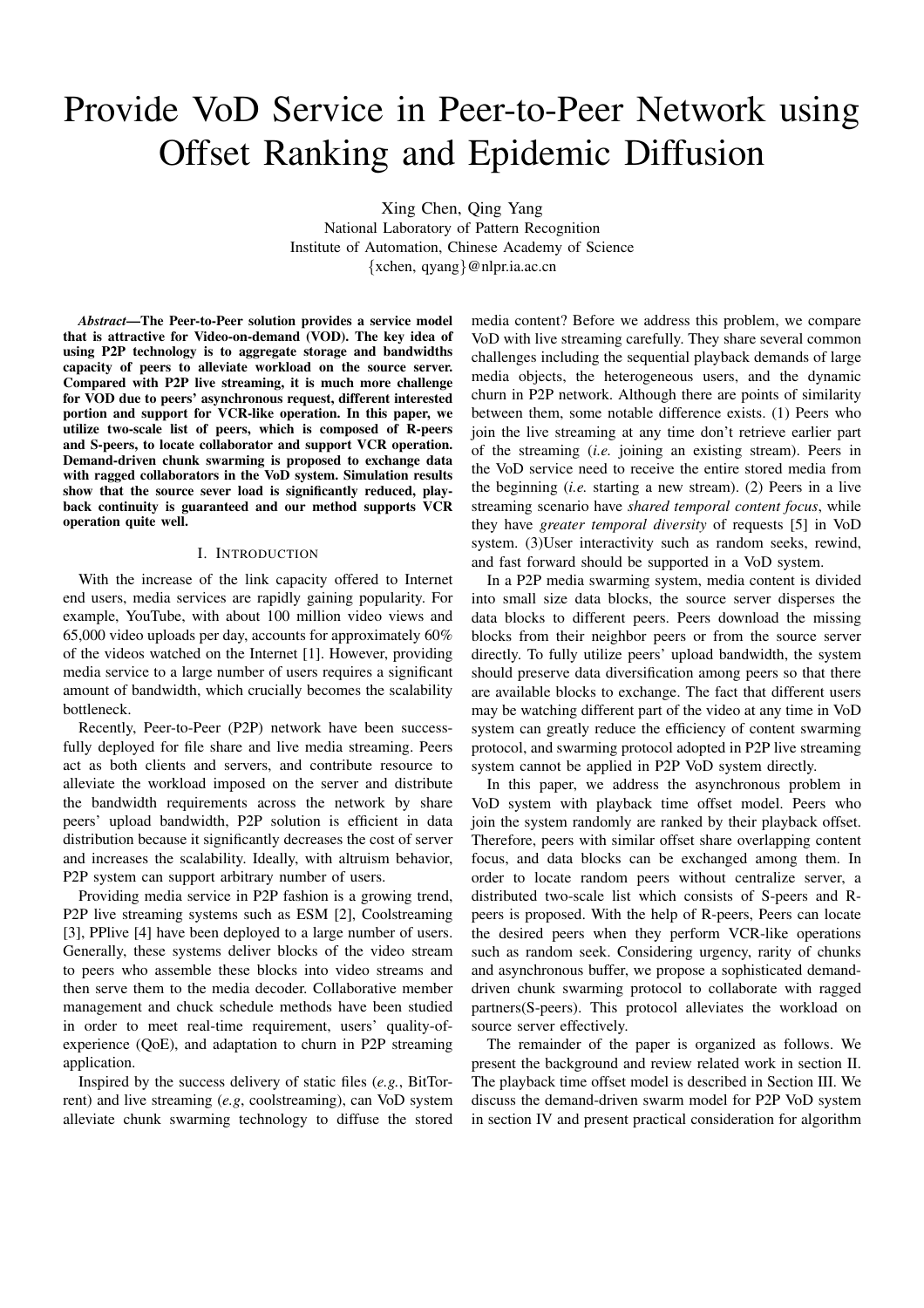implementation in section V. Then, we evaluate our scheme through simulation in section VI and conclude our findings in section VII.

### II. BACKGROUND AND RELATED WORKS

Media service can be classified into two kinds: live and on-demand. Numerous application-level protocols have been developed for live streaming, which can be broadly classified into two categories according to their overlay structure, namely, *tree-based* and *mesh-based*. Similar to IP multicast, *tree-based* [2] [6] methods push data among users using a tree (or forest) rooted at the source. However, it is costly to maintain a *tree* structure; the streaming rate and robustness to network churn cannot be easily guaranteed.

Recently, inspired by successful file swarming system such as BitTorrent, data-driven mesh overlay is proposed to deliver live content to a large number of users, where coolstreaming [3] is a very important prior work. In data-driven approach, distribution path of chunks are dynamically determined based on chunk availability which is periodically exchanged. Therefore, this method can function effectively in dynamic environments (*e.g.*, peers may join/leave the system frequently, peer connections are with highly time-varying bandwidth). Alternative mesh structure [7] [8] and complicate segment schedule algorithm [9] have been presented to improve streaming quality.

Because of *shared temporal content focus*, peers in live streaming can typically exchange pieces effectively using a relatively small window. In contrast, peers may be at different playback points in the VoD system. This inbeing makes P2P VoD service more difficult. In tree-based P2P VoD system [10] [11] [12], Cache-and-relay applies the interval caching idea to address the asynchronous issue. With these techniques, each peer receives content from one or more parents and stores it in a local cache, from which it can later be forwarded to clients that are at an earlier play point of the file.

In the approach proposed by Annapureddy [13] for near on-demand streaming, each file is split into sub-files, which are encoded using distributed network coding and downloaded in a BitTorrent-like manner. Rather than splitting each file into sequentially retrieved sub-files, Toast [14] improve the VoD server by a video-targeted version of BitTorrent. P2P network in Toast act as distributed cache for VoD server. Probabilistic piece selection is adopted to support real-time delivery. Dana [15] propose a similar system called BASS and Pawel [16] use entropy as measure of bartering efficiency to analysis data-driven VoD system. Other proactive caching strategies [17] have been proposed to increase the number of replicas of each block, where blocks are altruistically replicated by peers not to aid immediate playback. PONDER [18] employs P2P downloading to serves a significant portion of data thereby reducing the load on the server, meanwhile, the server devotes its resource to offer viewers instantaneous playback and urgent data to meet performance requirement.

Since contents in clients' buffer are continuously changing and demands of different clients are asynchronous, finding

partners with expected data and exchanging data with them is a very challenge problem. Dynamic Skip List(DSL) [19], Ring-assisted overlay(RINDY) [20] are proposed for VCR interaction, Chi [21] presents a buffer-assisted search(BAS) scheme to improve search efficiency by reducing the size of index overlay. A similar idea has been adopted in this paper, where playback offset is an important guidance to locate partners.

#### III. PLAYBACK TIME OFFSET RANKING

As peers join VoD system at any given time and watch the video from any points, an effective playback offset model needs to be used as service discovery mechanism. In this section, we propose our playback offset model and provide an effective partner discovery method for demand-driven chunk swarming which is described in section IV.

Prior to give detail illustrator of this model, several terminologies are introduced here. Length of the stored media is  $L$ , and it is partitioned into  $M$  equal-size chunks. Users are arranged by their arrival order, *i.e.* node  $n_i$  is the *i*-th user joined the system.  $n_i$  join the system at  $t_i$  and the start point of  $n_i$  is  $v_i$ . For example,  $v_i$  is set to 0 for most users who watch the video from the beginning.  $P_i(t)$  is the playback offset of user i at time t;  $T_m$  is the playback time of the m-th data segment. Therefore, the playback duration of the  $m$ -th data segment is  $T_{m+1} - T_m$ , and the last data segment is  $L - T_M$ .

In a P2P VoD system, peers cache received chunks around their playback offset in their buffer; earlier users can upload data in their buffer to later users. Given a limited buffer size  $B$ , peers need to locate collaborators with overlapping buffer in order to barter chunks with them. Without VCR interaction, the rank value of  $P_i(t)$  is stable over time since play rate is identical for all normal client. Initially, peers can fetch collaborators from the rendezvous point when they join the system. Users may (1) stop watching the video for a moment and resume after they finish another task; (2) seek randomly to preview the video and watch the most interested part according to personal taste. Pause, resume and random seek are three common VCR interactions due to users' behavior. Consequently, it is difficult to rank  $P_i(t)$  in time for sake of random VCR interaction.



Fig. 1. Users arrive at any time and watch video from any position

Figure (1) show an example,  $n_0$ ,  $n_1$ ,  $n_2$ ,  $n_3$  join the VoD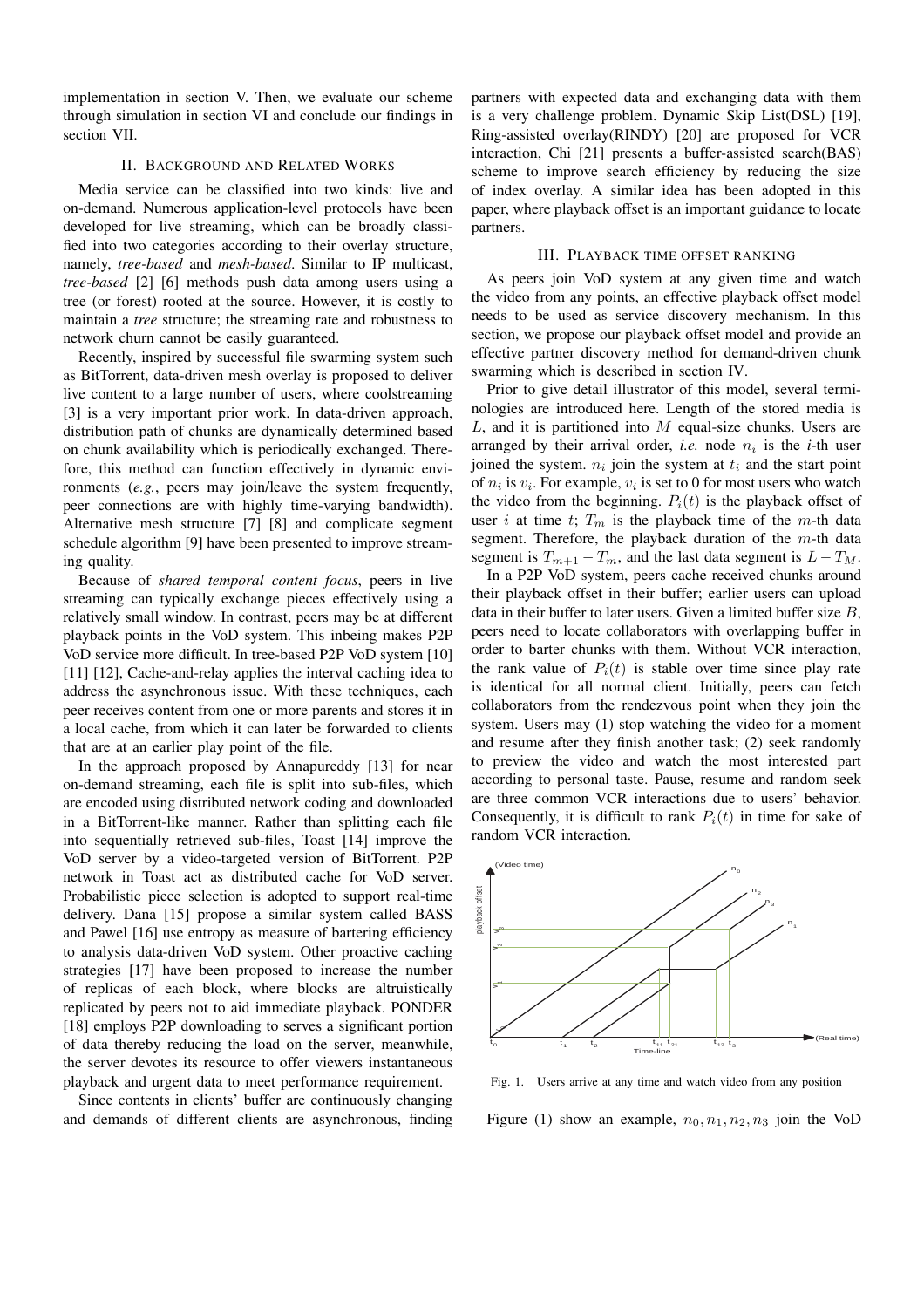system at  $t_0, t_1, t_2, t_3, n_0$  play the video in normal way without VCR operation. The playback offset of node  $n_i$  is 0 when  $n_i$  has not joined the system. As  $t < t_{11}$ , the rank value of  $P_i(t)$  is  $P_0(t) \ge P_1(t) \ge P_2(t) \ge P_3(t)$ . Then node  $n_1$ pause at  $t_{11}$  for  $t_{12} - t_{11}$  time unit and resume at time  $t_{12}$ ,  $n_2$  jump from  $v_1$  to  $v_2$  and  $n_3$  watch the video from  $v_3$ . The rank value changes to  $P_0(t) \ge P_2(t) \ge P_3(t) \ge P_1(t)$ . The collaboration is destroyed by VCR interaction. In P2P live streaming systems, network failure and peers' departure can break users' collaboration, and failure recovery component is an essential part of practical live streaming systems. Similarly, network failure, peer churn, user interaction and asynchronous requests need to be addressed in a P2P VoD system.

In this paper, we introduce a distributed two-scale list to manage playback offset. Each peer in the system maintains some peers(S-peers) with similar playback offset and some remote peers(R-peers). S-peers are used for chunk swarming and R-peers are used to support VCR interaction. Figure 2 is an example, where  $s_1, s_2, s_3, s_4$  are  $n_i$ 's S-peers and  $v_1, v_2$ are  $n_i$ 's R-peers.



Fig. 2. Two-scale list of members according to playback offset

Suppose that node  $n$  has  $R$  multi-resolution R-peers, where the playback offset distance between n and  $R_i$  is  $d_i$ , ideally,  $d_i = ca^i$ , where c is constant and a is the multiplicative increase factor. It is impossible to find these perfect R-peers when peer join the VoD system randomly. We choose a peer whose  $d_i$  is closest to the anchor point as  $R_i$ . If n needs to find peers whose playback offset is close to  $T$ , it send lookup message to  $R_k$ . Without loss of generality, we suppose that node *n* jump forward, i.e.  $T > P_n(t)$ . *k* is calculated by equation (1).

$$
d_k \le T - P_n(t) < d_{k+1} \tag{1}
$$

Then,  $R_k$  checks whether T locates in S-peers' BW. If yes,  $R_k$ send these S-peers back to  $n$ . Otherwise, the lookup procedure is performed by  $k$ . The lookup procedure is terminated when  $R_k$  find desired S-peers or no R-peers satisfy equation 1. In the later case, There are no suitable collaborators for n in  $R_k$ 's view, and it selects its S-peers randomly to send them back.

#### IV. DEMAND-DRIVEN SWARM MODEL

Depend on playback offset model, peers can form their collaborating group. Consequently, peers should collaborate

with their partners and schedule data transmission according to their buffer status and bandwidth utility. The peer/chunk selection protocol consists of two parts: (1) determine the sequence of data blocks to be retrieved, (2) determine from which partner to get the data. In this section, we will firstly introduce some basic data schedule protocols and then present our demand-driven swarm data schedule in consideration of VoD service.

To make our discussion easier, several realistic assumptions are given here. To maximize the utilization of incoming and outgoing access link bandwidth, *bandwidth-degree condition* [7], i.e. the same bandwidth to degree ratio, is satisfied in our VoD overlay. Peer  $n_i$  allows  $U_i$  concurrent upload connections and  $D_i$  concurrent download connections. Buffer map [3], which is called BM for abbreviation in this paper, is exchanged among partners periodically.  $n_i$  can only request for missing segments within the buffer window according to the notification of data availability, and sends the available data to its neighbors who ask for it. To make the streaming more continuous,  $n_i$  should tolerate some delay at the beginning as it fulfills the buffer before starting to playback.



Fig. 3. Chunk schedule in live streaming and VOD

Generally speaking, there are four kinds of chunk selection protocol proposed:

- Pure random strategy : Peers select the missing chunks randomly to request them from their neighbors.
- Strict in-order strategy : Peers aim to fill the empty buffer location closest to the playback time firstly for timely delivery. This strategy seems intuitively for media service in consideration of deadline requirement. Zhou [22] points out that this strategy is too short-sighted from system view.
- Local rarest-first strategy : Peers fetch the rarest chunks firstly. This strategy maximum the chunk diversity and produce good throughout, and it is widely used in Bit-Torrent.
- Mixed strategy : The first part of chunks are scheduled by in-order strategy and the other part is scheduled by rarest-first strategy. This combined strategy makes a tradeoff between playback continuity and swarming efficiency.

Figure 3 depicts the difference of chunk swarming between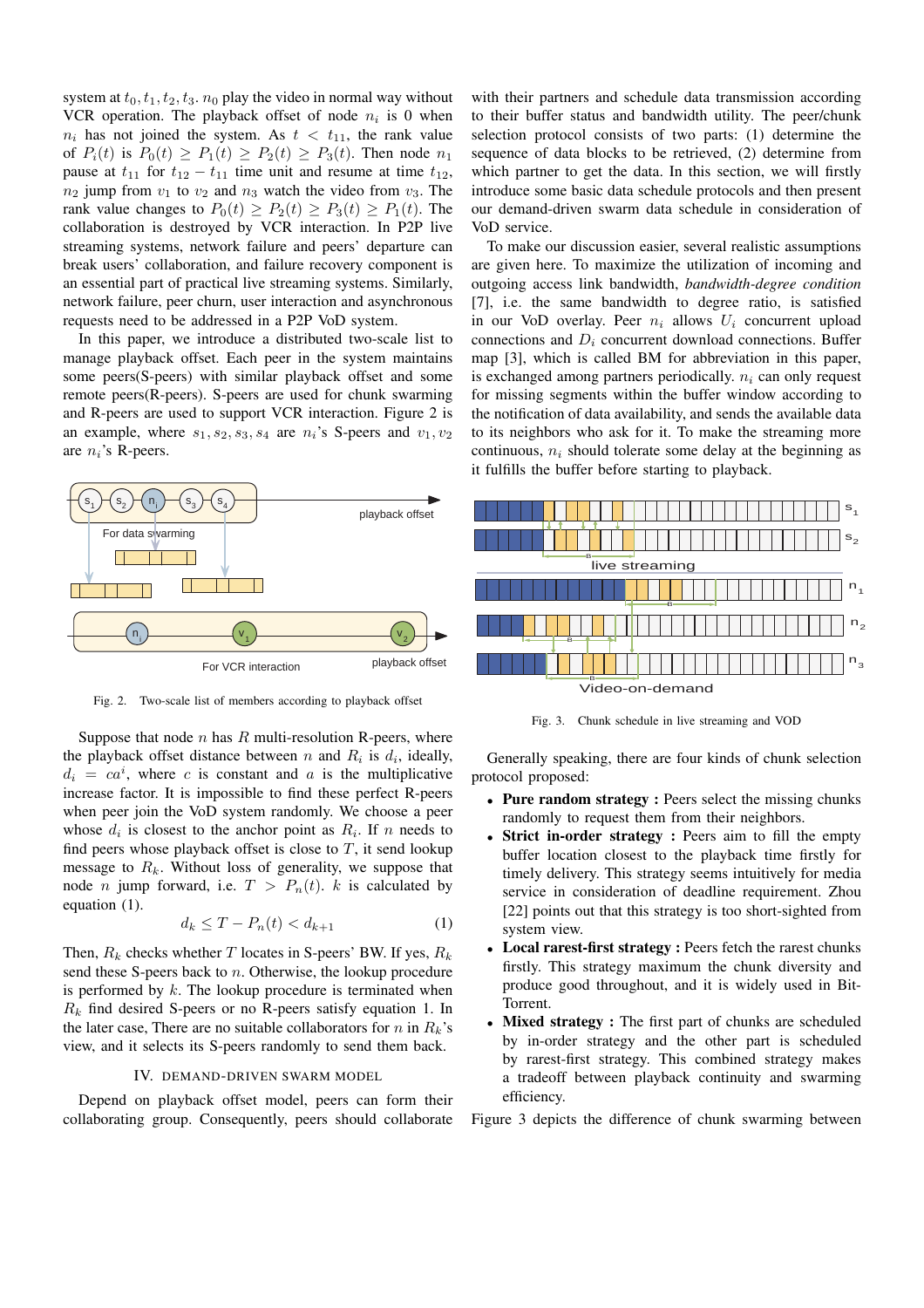live streaming and VoD system, where  $s_1, s_2$  are nodes in live streaming system and  $n_1, n_2, n_3$  are nodes in VoD system.  $s_1, s_2$  focus on the some video region and a broadcastlike chunk dissemination is enough from system view. Some simple chunk schedules have been deployed in commercial live system and seemingly are able to provide good QoE [23]. Considering BM of  $n_1, n_2, n_3$ , chunk schedule is much complicate in VoD system. We consider three factor (urgency, rarity of chunks and asynchronous BM) in order to maximize the number of segment that can be retrieved from the partners before the playback (urgent) deadline.

Periodically, nodes exchange buffer status with their Speers, and they get the available chunk information. Let  $B(n)$ denote the BM of node n and  $S(n)$  denote the set of chunks which node  $n$  has received. Chunks that can be retrieved by node  $n$  from its S-peers are calculated by equation (2).

$$
W(n) = \bigcup_{i \in S - peers \text{ of } n} S(i) \backslash S(n) \tag{2}
$$

Urgency of chunk  $m$  in this schedule period  $t$  is calculated by equation (3), where  $id(m)$  is the sequence number of chunk m in BM, k is the chunk being used, i.e.  $P_n(t) \in [T_k, T_{k+1})$ .

$$
U(m) = id(m) - id(k)
$$
 (3)

Rarity of chunk  $m$  is calculated by equation (4).

$$
R(m) = \sum_{i \in S - peers \text{ of } n} f(m, S(i)),
$$

$$
f(m, S) = \begin{cases} 1, & m \in S, \\ 0 & m \notin S \end{cases}
$$
(4)

In figure 3, there is an overlap of one chunk between node  $n1, n3$ . The only swarm opportunity between  $n1, n3$  is that  $n3$  pulls the last chunk in its buffer window from  $n1$ . In the high dynamic VoD system (VCR interaction or peer churn), we propose a greedy strategy to grant high priority to pull chunks from small opportunistic S-peers. Asynchronous gain  $A_k(m)$ , which is calculated by equation (5), is used to determine the system utility when node *n* retrieve chunk  $m$  from S-peer  $k$ .

$$
A_k(m) = \begin{cases} ||B(n) \cap B(k)||, & m \in S(k) \backslash S(n), \\ 0 & others \end{cases}
$$
(5)

And,

$$
A(m) = \max_{k \in S - peers \text{ of } n} \{A_k(m)\}
$$
 (6)

We combine the three terms above to give priority of the missing chunks in each schedule period. i.e.

$$
Priority(m) = \alpha U(m) + \beta R(m) + \gamma A(m)
$$
  
\n
$$
\alpha + \beta + \gamma = 1
$$
\n(7)

And we send request to get low priority value chunk  $m$ from low  $A(m)$  S-peers firstly. If peers cache all the chunks they have received, they can reduce server load greatly in two modes. (1) As peers randomly seek backward, they can fetch data from local disk of themselves without any network traffic. (2)Peers can redistribute chunks they cached to later users (called single video approach in [24]). In our approach,

peers fetch data from earlier users or from the source server directly if demand-driven chunk swarming cannot satisfy their playback deadline, which guarantees QoE of end users.

#### V. PRACTICAL CONSIDERATION

In this section, we discuss how to incorporate playback offset rand with demand-driven swarming to support playback quality and VCR operation. A general system model is illustrated in Figure (4).

![](_page_3_Figure_17.jpeg)

Fig. 4. Simple description of our VoD system model

#### *A. peer churn*

The source server records the join time of all the peers in the system, which is called *tracker* in BitTorrent. When a new peer joins the system, it submits its start point to the tracker. Tracker selects S-peers and R-peers for the new member according to its initial playback offset. Noting that S-peers may be empty due to sparse join time, if the new peer receives empty Speers, it request chunks directly from the source server or from earlier peers. Otherwise, the peer collaborates with its S-peers to fetch data in demand-driven model described section IV, and it updates its two-scale list by exchanging with its S-peers and R-peers.

In a dynamic P2P network, peers may depart unexpected at any time gracefully or ungracefully due to failure. If peer A leaves VoD system gracefully, it sends its leaving message to its S-peers and the tracker. *Heart beat* message is used to detect ungracefully departure. If A doesn't receive *heart beat* from  $B$  for a long time,  $A$  considers that  $B$  has left the system and removes  $B$  from its partner list.  $A$  can absorb the impact caused by  $B's$  departure if  $B$  is a S-peer because  $A$  updates its S-peers periodically. If B is a  $R - peer$ , A needs to find a substitution just like performing a random seek operation described next.

#### *B. VCR interaction*

We consider three common VCR operations in this paper, i.e. pause, resume and random seek. When users perform VCR operation, their playback offset is affected and twoscale list needs adjusting for chunk swarming and future VCR interactions.

*1) pause and resume:* Users perform pause and resume operation in two scenarios: (1) There is another task that needs finishing firstly, (2) They can tolerate more playback delay than playback continuity and buffer more chunks in memory due to poor network condition. It is very simple to support pause/resume operation in our method. As users pause for a moment, chunks are still swarmed while playback offset is not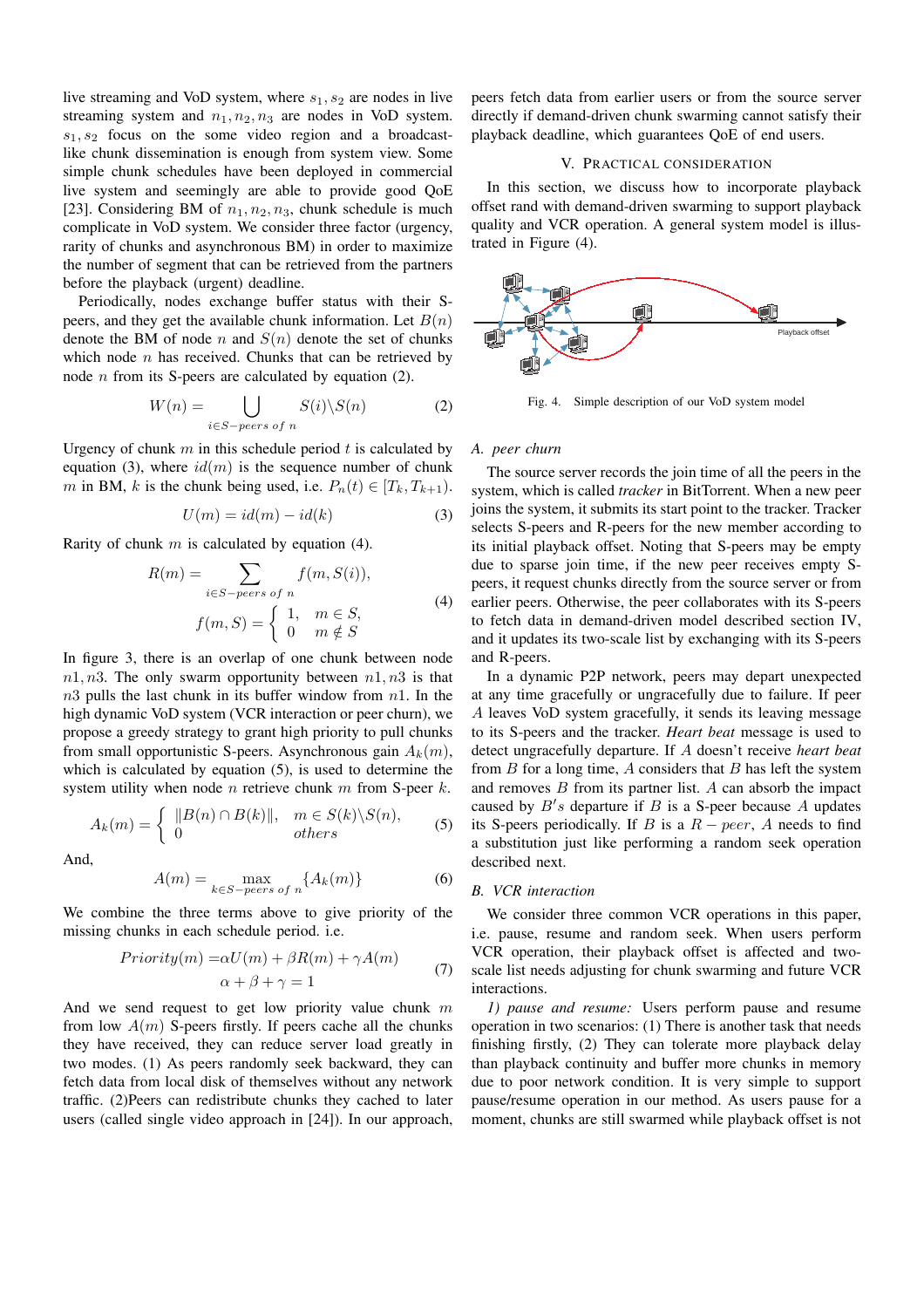updated. In order to keep up with our demand-driven chunk swarming model, we introduce Virtual Playback Offset(*vpo*) and Actual Playback Offset(*apo*) here. *vpo* is the start point of BW and *apo* is the playback offset of the media player. In system view, the playback offset of a peer is  $\max\{apo, vpo\}$ . Peers drain chunks in their buffer when they resume watching the video.

*2) random seek:* Users perform seek backward/forward interaction randomly when they want to watch special part of the video. Suppose that peer n jumps forward  $\delta$  at time t, Therefore, its playback offset changes to  $P_i(t) + \delta$ . If  $\delta$  is small enough and  $P_i(t) + \delta$  locates in some S-peers' BW, n triggers update of its S-peers by requesting partner information from these S-peers. Otherwise, n triggers a lookup procedure to find some new S-peers close to the target position.

### VI. PERFORMANCE EVALUATION

We use simulations to evaluate the performance of our proposed algorithm and the factors that affect it. For the sake of comparison, we select three representative schemes which corporate P2P spirit into VoD service. The first is Toast [14] which improves the VoD system by a video-targeted BitTorrent. The second is Ponder [18] which combine P2P downloading with traditional client-server VoD system. The third is called sub-file in comparison, which is proposed by Annapureddy [13]. We don't consider network coding for comparison because it is out the scope of our discussion.

In the following evaluation and comparison, we consider three metrics:

- *source server load:* which is the number of the chunks transferred by the source server and is the major metric in P2P VoD system.
- *playback continuity:* which is the ratio of chunks that arrived at peers ahead of their urgent deadline.
- *VCR overhead:* which is the number of peers that has been contacted to locate desired partner.

#### *A. Experiment setup*

In the simulation experiment, we consider two scenarios: flash crowd scenario and Poisson arrival scenario. The media length L is set to 3600 seconds and each chunk is of 1-second (in sub-file scheme, we divide media file into 30 sub-files), which is the minimum data unit. The BM is set to 60 chunks, i.e. every peer can buffer one minute video for swarming. The population of users in VoD system ranges from 50 to 1000. The total number of clients joining the system during the simulation is called normalized workload [11]. In flash crowd scenario, all these users join the system in the first five minutes uniformly. With Poisson arrival pattern, the average inter-arrival time is set to 3 second. The source server can send 10 chunks per second. There are two kinds of peers with different combination of download bandwidth and upload bandwidth. The first type is with 1 chunk/second download rate and 0.5 chunk/second upload rate, the second type is with 2 chunks/second download rate and 2 chunks/second upload rate, and 70% of VoD users are the second type.

### *B. Simulation Results*

We firstly simulate two different configurations to examine how the weights  $(\alpha, \beta, \gamma)$  in demand-driven chunk swarming model affects the performance. Configuration 1 is  $\alpha = 0.3, \beta = 0.5, \gamma = 0.2$  and configuration 2 is  $\alpha = 0.4, \beta = 0.3, \gamma = 0.3.$ 

Figure 5 shows the results of the source server load. The server only needs to send the stored video 5.3 times as 1000 users join in flash crowd scenario and 7.2 times in Poisson arrival scenario. Configuration 1 performs better in reduction of server load than configuration 2 in flash crowd scenario, and the performance gap between these two configurations is diminished in Poisson arrival pattern. Therefore, sparse arrival pattern can reduce the influence of weights  $(\alpha, \beta, \gamma)$ in chunk swarming schedule. Figure 6 considers the playback continuity, approximately, 96.5% chunks of configuration 1 and 93.4% of configuration 2 arrive in time in flash crowd while 92.4% chunks of configuration 1 and 91.8% chunks of configuration 2 arrive in time in Poisson arrival. Average VCR overhead of random seek is depicted in Figure 7 where K is the number of R-peers, results show that peers can locate suitable collaborators quickly.

![](_page_4_Figure_13.jpeg)

![](_page_4_Figure_14.jpeg)

![](_page_4_Figure_15.jpeg)

Fig. 6. Playback continuity under different  $\alpha, \beta, \gamma$ 

![](_page_4_Figure_17.jpeg)

Fig. 7. Overhead of VCR interaction